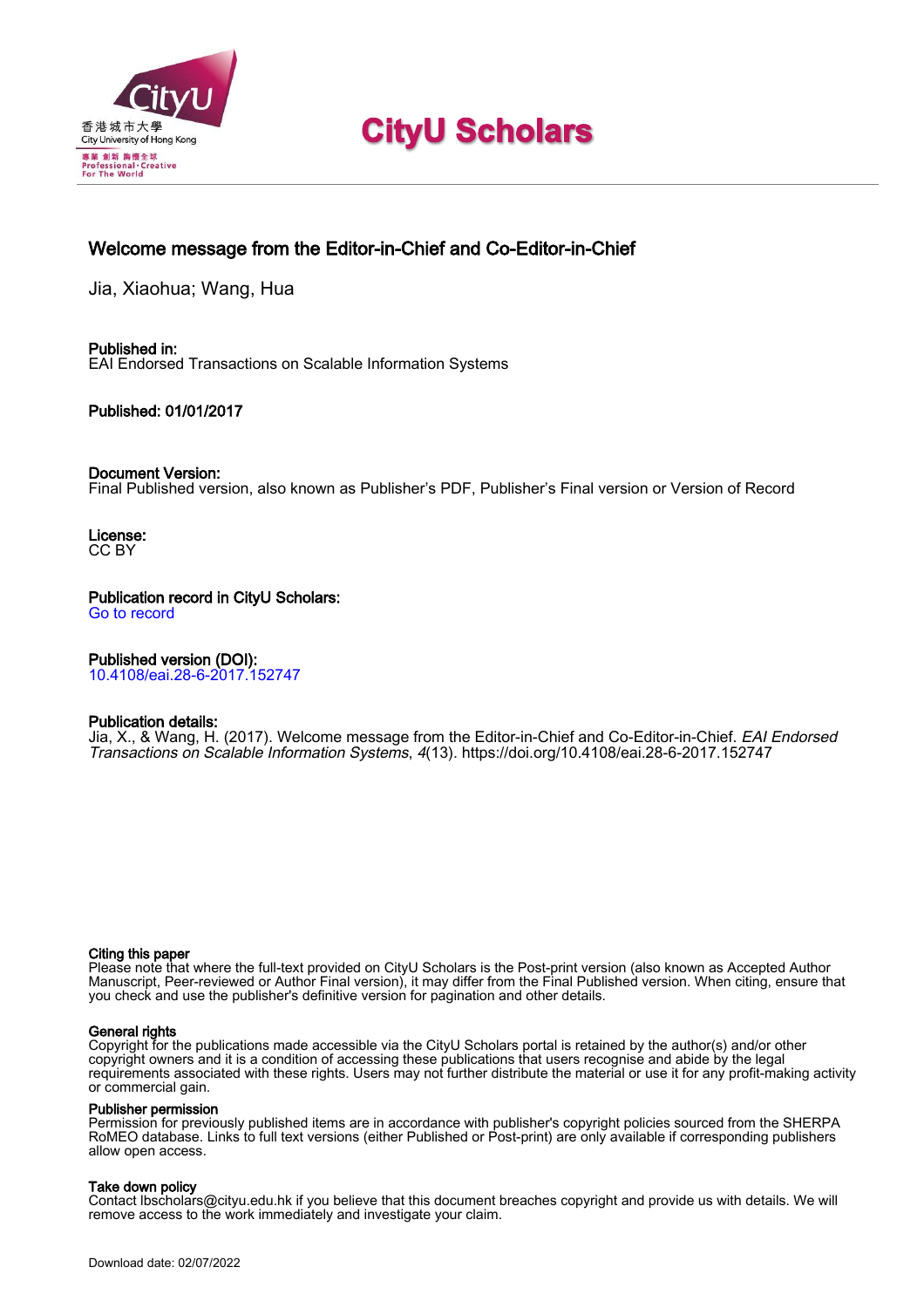# **Welcome message from the Editor-in-Chief and Co-Editor-in-Chief**

## Xiaohua Jia

Director of Mobile Ad Hoc and Sensor Network Lab, Department of Computer Science, City University of Hong Kong, Tat Chee Avenue, Kowloon, Hong Kong SAR

# Hua Wang

Deputy Director of Centre for Applied Informatics, College of Engineering and Science, Victoria University, Ballarat Road, Footscray, Melbourne, Australia

Received on 26 May 2017; published on 28 June 2017

Copyright © 2017 *X. Jia and H. Wang*, licensed to EAI. This is an open access article distributed under the terms of the Creative Commons Attribution license (http://creativecommons.org/licenses/by/3.0/), which permits unlimited use, distribution and reproduction in any medium so long as the original work is properly cited. doi:10.4108/eai.28-6-2017.152747

Welcome to this issue of the new research journal! Congratulations to the authors for their publications at the EAI Endorsed Transactions on Scalable Information Systems. The Transaction is started to be indexed by both DOAJ and DBLP  $(https://doai.org/toc/2032-9407$  and <http://dblp.uni-trier.de/db/journals/sis/> respectively).

EAI Endorsed Transactions on Scalable Information Systems is a new open access scholarly archival journal that is committed to the timely publication of high-quality original research papers on all aspects of scalable communications theories, technologies, systems, and applications. Original contributions that have not been published and are not currently under consideration by any other journal are solicited. All submissions will go through a rigorous peer-review process, and will be reviewed and evaluated by expert referees and the editorial board. Areas of interests include, but are not limited to:

- Scalable distributed information systems
- Scalable grid information systems
- Parallel information processing and systems
- Web information searching and retrieval
- Data mining
- Content delivery networks (CDN)
- VLDB
- P2P systems
- Scalable mobile and wireless database systems
- Large scale sensor network systems
- Index compression methods
- Architectures for scalability

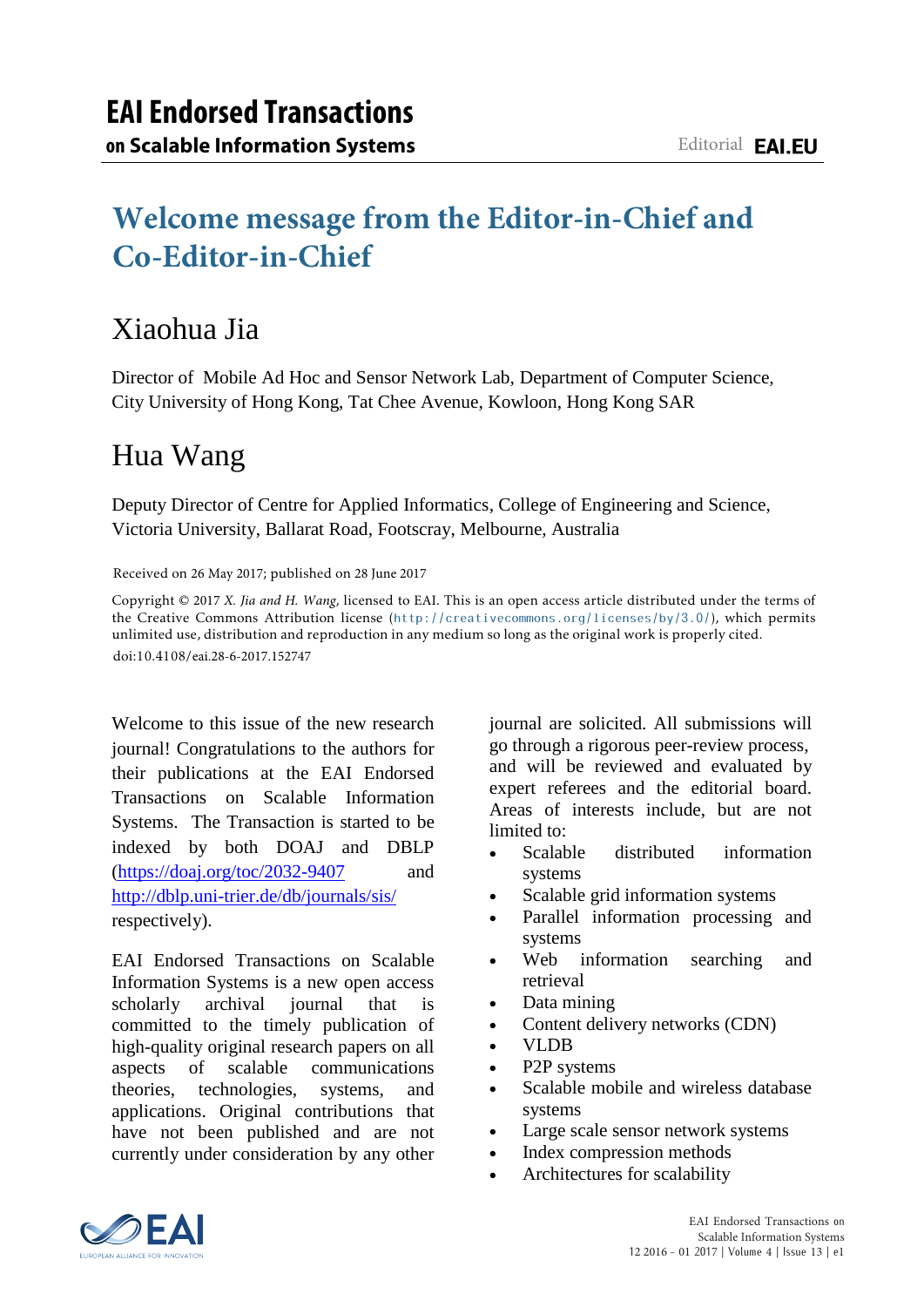- Scalable information system applications
- Evaluation metrics for scalability
- Information security

This issue includes a collection of five outstanding papers that are contributed by leading researchers and cover a diversity of topics in the area of scalable information systems. We hope that you will find the papers timely, informative, and enjoyable. The papers are:

## 1. *A Scalable Architecture for Secured Access to Distributed Services*

2. *Proposing a streaming Big Data analytics (SBDA) platform for condition based maintenance (CBM) and monitoring transportation systems* 

3. *Lifetime measure of the dense and sparse topology sensor network in SHM* 

4. *The impact of using social media and Internet on academic performance case study bahrain universities*

**\_\_\_\_\_\_\_\_\_\_\_\_\_\_\_\_\_\_\_\_\_\_\_\_\_\_\_\_\_\_\_\_\_\_\_\_\_\_\_\_\_\_\_\_\_\_\_\_\_\_\_\_\_\_\_\_\_\_\_\_\_\_\_\_\_\_\_**

## 5. *Socio-demographic Factors of The Child Injuries in an Urban Slum*

We would like to take this opportunity to acknowledge all the authors who contributed to this inaugural issue of the journal. We are grateful to all anonymous reviewers for their time and effort in reviewing the papers and providing us and the authors valuable review comments, and thankful to all editorial board members for their strong support in founding this new journal. We are also thankful to all EAI publication staff, for their great efforts and assistance in producing and launching this inaugural issue of the journal.

Finally, we cordially welcome all readers and fellow researchers to submit your papers and contribute your work to this journal. We are also keen to hear your constructive ideas and suggestions for helping the growth of this new born but promising research journal.

Thank you all. We look forward to your contributions.

## **About the Editor-in-Chief**



**Xiaohua Jia** received his BSc (1984) and MEng (1987) from University of Science and Technology of China, and DSc (1991) in Information Science from University of Tokyo. He is currently Chair Professor with Dept of Computer Science at City University of Hong Kong. His research interests include cloud computing and distributed systems, computer networks, wireless sensor networks and mobile wireless networks. Prof. Jia is an editor of IEEE Trans. on Parallel and Distributed Systems (2006-2009), Wireless Networks, Journal of World Wide Web, Journal of Combinatorial Optimization, etc. He is the General Chair of ACM MobiHoc 2008, TPC Co-Chair of IEEE MASS 2009, Area-Chair of IEEE INFOCOM 2010, TPC Co-Chair of IEEE GlobeCom 2010 – Ad Hoc and Sensor Networking Symp, and Panel Co-Chair of IEEE INFOCOM 2011.